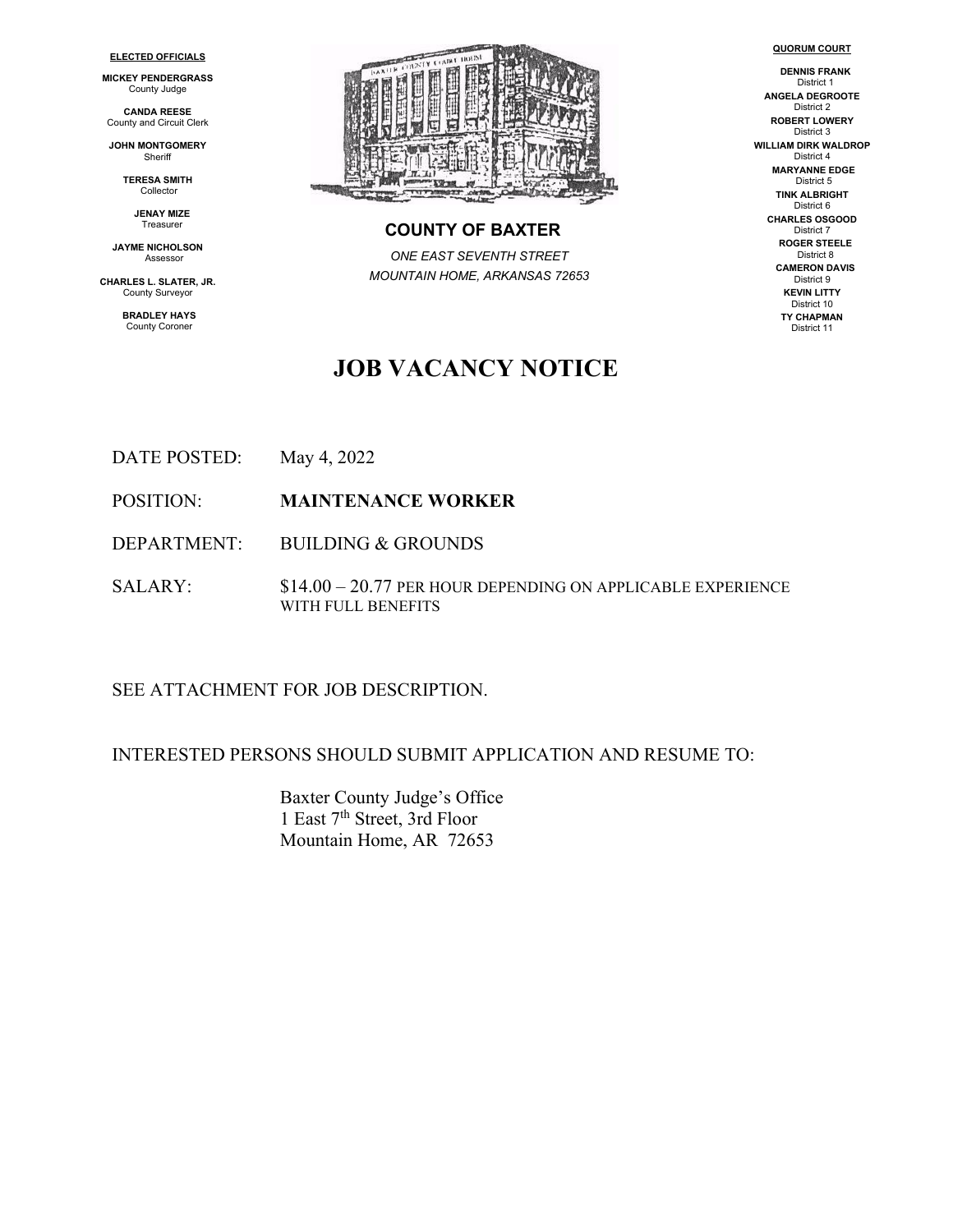# **Baxter County Maintenance Worker Job Description**

| Exempt:            | No                                                     |
|--------------------|--------------------------------------------------------|
| Department:        | <b>BUILDINGS &amp; GROUNDS</b>                         |
| <b>Reports To:</b> | Supervisor and Asst. Supervisor of Buildings & Grounds |
| Location:          | <b>County Buildings and Grounds</b>                    |
| Date Prepared:     | January 10, 2018                                       |
| Date Revised:      | March 09, 2018                                         |

## **GENERAL DESCRIPTION OF POSITION**

Responsible for the maintenance and repairs of all county-owned buildings, including electrical, plumbing, carpentry, heating & cooling systems and equipment repair, lawn and yard care, and all other aspects of building maintenance.

### **ESSENTIAL DUTIES AND RESPONSIBILITIES**

1. Responsible for all lawn and yard maintenance of all county-owned buildings.

2. Responsible for repairs, upkeep and all regular and preventative maintenance on all county-owned buildings.

- 3. Responsible for the upkeep of all tools and equipment.
- 4. Must be able to fill in as needed during the evening shift to clean county buildings.
- 5. Must be responsible in the use of equipment.
- 6. Must maintain strict confidentiality.
- 7. Perform any other related duties as required or assigned.

### **QUALIFICATIONS**

To perform this job successfully, an individual must be able to perform each essential duty mentioned satisfactorily. The requirements listed below are representative of the knowledge, skill, and/or ability required.

### **EDUCATION AND EXPERIENCE**

Mental alertness and adaptability to office and field area work routines. Equivalent to four years high school or GED, with particular emphasis during high school in office skills, shop skills, or others, plus 3 years related experience and/or training, or equivalent combination of education and experience.

### **COMMUNICATION SKILLS**

Ability to read and understand simple instructions, short correspondence, notes, letters and memos; Ability to write simple correspondence. Ability to read and understand documents such as policy manuals, safety rules, operating and maintenance instructions, and procedure manuals; Ability to write routine reports and correspondence.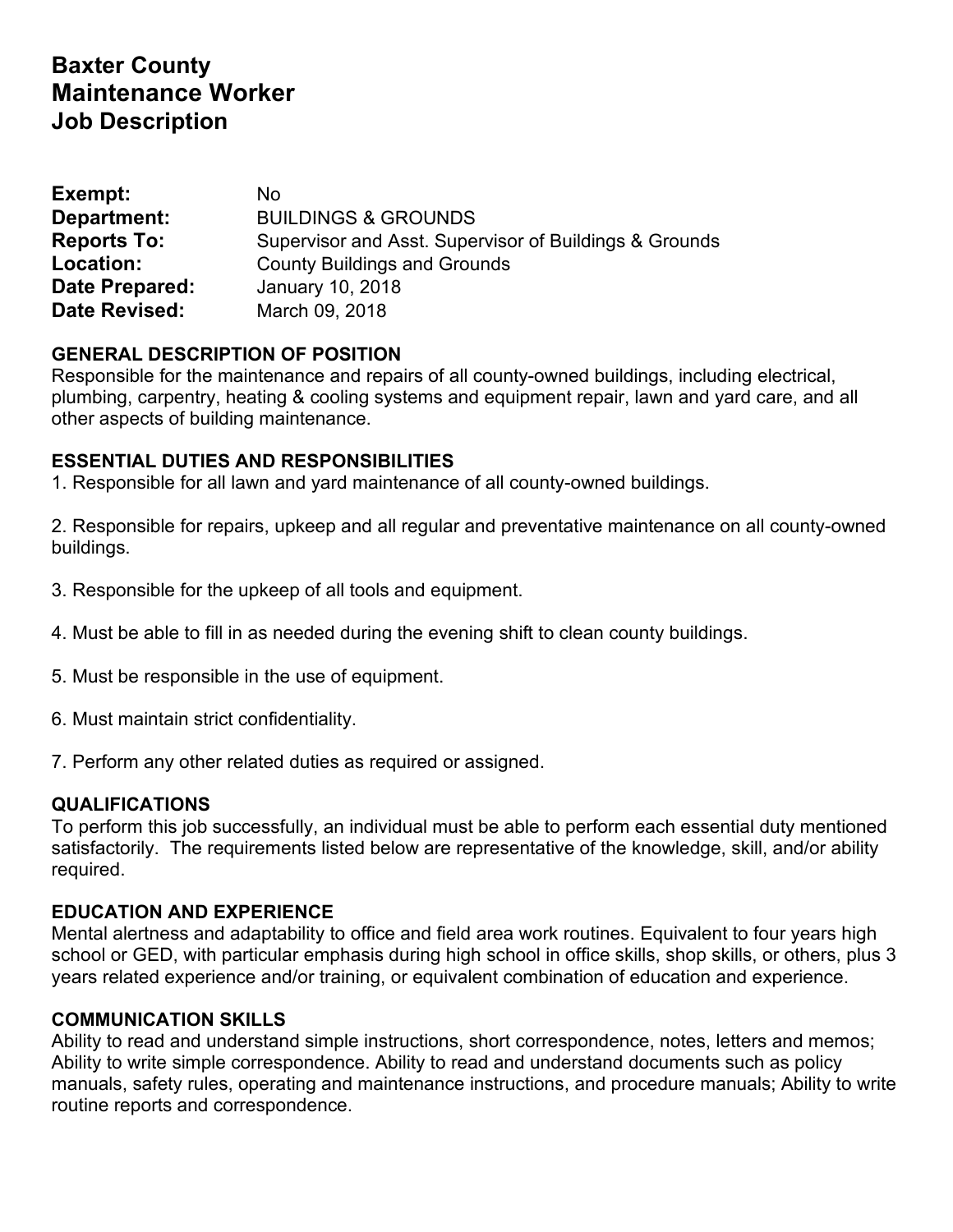#### **MATHEMATICAL SKILLS**

Ability to add, subtract, multiply, and divide in all units of measure, using whole numbers, common fractions, and decimals. Ability to compute rate, ratio, and percent and to prepare and interpret bar graphs.

### **CRITICAL THINKING SKILLS**

Ability to use common sense understanding in order to carry out detailed written or oral instructions. Ability to deal with problems involving a few known variables in situations of a routine nature.

#### **REQUIRED CERTIFICATES, LICENSES, REGISTRATIONS**

Valid Driver's License

### **PREFERRED CERTIFICATES, LICENSES, REGISTRATIONS**

Not indicated.

### **SOFTWARE SKILLS REQUIRED**

Not indicated.

## **INITIATIVE AND INGENUITY**

#### **SUPERVISION RECEIVED**

Under general supervision where standard practice enables the employee to proceed alone on routine work, referring all questionable cases to supervisor.

### **PLANNING**

Limited responsibility with regard to general assignments in planning time, method, manner, and/or sequence of performance of own work operations.

#### **DECISION MAKING**

Performs work operations which permit frequent opportunity for decision-making of minor importance and which would not only affect the operating efficiency of the individual involved, but would also affect the work operations of other employees and/or clientele to a slight degree.

### **MENTAL DEMAND**

Moderate mental demand. Operations requiring almost continuous attention, but work is sufficiently repetitive that a habit cycle is formed; operations requiring intermittent directed thinking to determine or select materials, equipment or operations where variable sequences may be selected by the employee.

### **ANALYTICAL ABILITY / PROBLEM SOLVING**

Moderately repetitive. Activities with slight variation using a definite set of processes or directions with some degree of supervision. Choice of learned things in situations which conform to clearly established patterns and modes.

### **RESPONSIBILITY FOR WORK OF OTHERS**

Responsibility for work of others: Not indicated.

### **RESPONSIBILITY FOR FUNDS, PROPERTY and EQUIPMENT**

Occasionally responsible for organization's property where carelessness, error, or misappropriation would result in moderate damage or moderate monetary loss to the organization. The total value for the above would range from \$5,000 to \$150,000.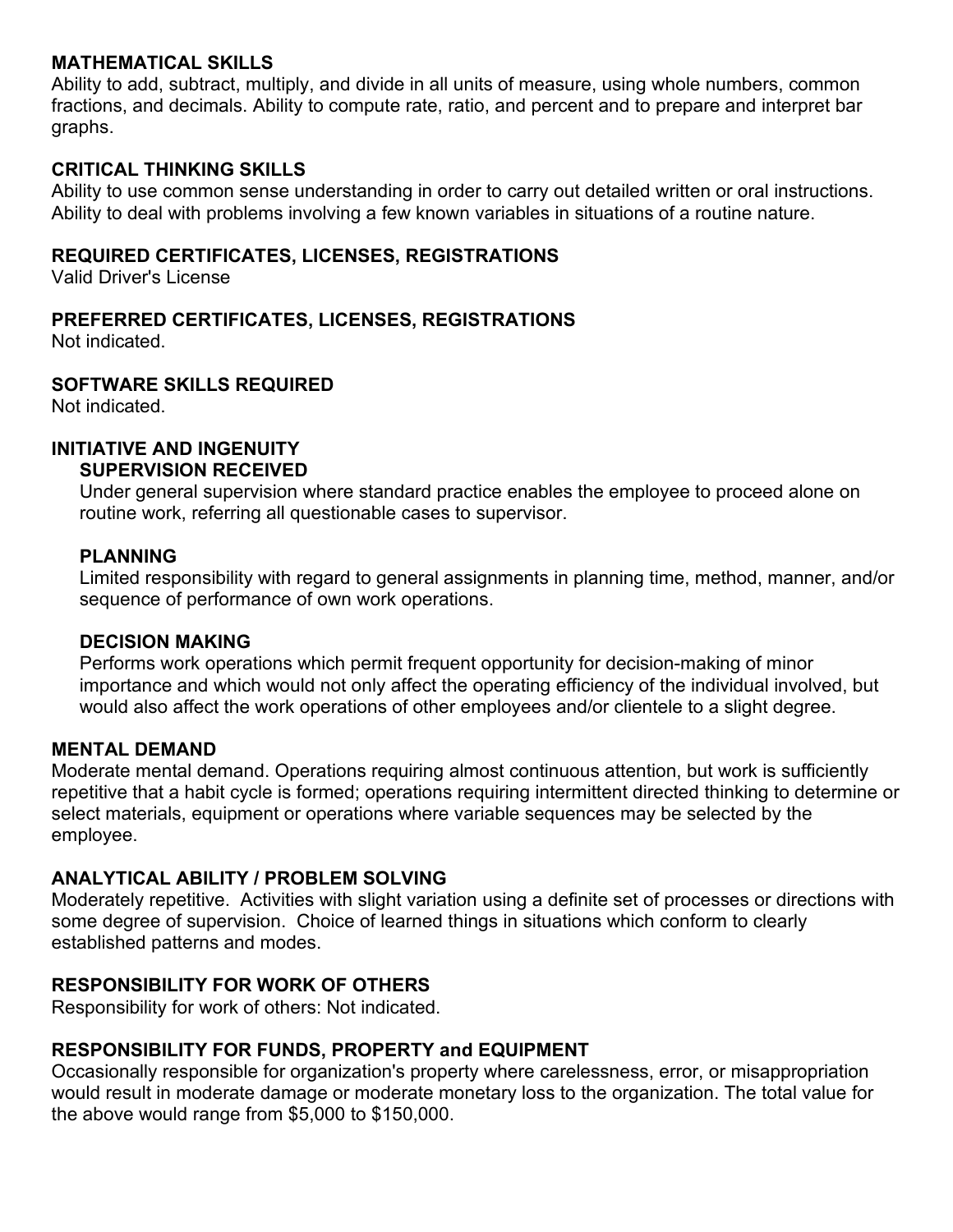## **ACCURACY**

Probable errors of internal scope should ordinarily be detected within the department or office in which they occur, but may affect the work of others within the unit, requiring additional expenditure of time to trace errors and make all necessary corrections. Errors would require a moderate amount of time to correct.

## **ACCOUNTABILITY**

### **FREEDOM TO ACT**

Standardized. Accepted processes covered by well-defined standardized policies and procedures with supervisory review.

### **ANNUAL MONETARY IMPACT**

The amount of annual dollars generated based on the job's essential duties / responsibilities. Examples would include direct dollar generation, departmental budget, proper handling of organization funds, expense control, savings from new techniques or reduction in manpower.

None. Job does not create any dollar monetary impact for the organization.

### **IMPACT ON END RESULTS**

Modest impact. Job has some impact on the organizations end results, but still from an indirect level. Provides assistance and support services that facilitates decision making by others.

### **PUBLIC CONTACT**

Occasional contacts with patrons on routine matters.

### **EMPLOYEE CONTACT**

Contacts occasionally with others beyond immediate associates, but generally of a routine nature. May obtain, present or discuss data, but only as pertains to an immediate and specific assignment. No responsibility for obtaining cooperation or approval of action or decision.

## **USE OF MACHINES, EQUIPMENT AND/OR COMPUTERS**

Regular use of complex machines and equipment (desktop/laptop computer and software, road and production machines and equipment, driver's license/cdl, etc.)

### **WORKING CONDITIONS**

Outside working environment, wherein there are disagreeable working conditions part of the time.

### **ENVIRONMENTAL CONDITIONS**

The following work environment characteristics described here are representative of those an employee encounters while performing essential functions of this job. Reasonable accommodations may be made to enable individuals with disabilities to perform the essential functions.

While performing the functions of this job, the employee is frequently exposed to work near moving mechanical parts, work in high, precarious places, fumes or airborne particles, toxic or caustic chemicals, outdoor weather conditions; and .The noise level in the work environment is usually loud.

## **PHYSICAL ACTIVITIES**

The following physical activities described here are representative of those that must be met by an employee to successfully perform the essential functions of this job. Reasonable accommodations may be made to enable individuals with disabilities to perform the essential functions and expectations.